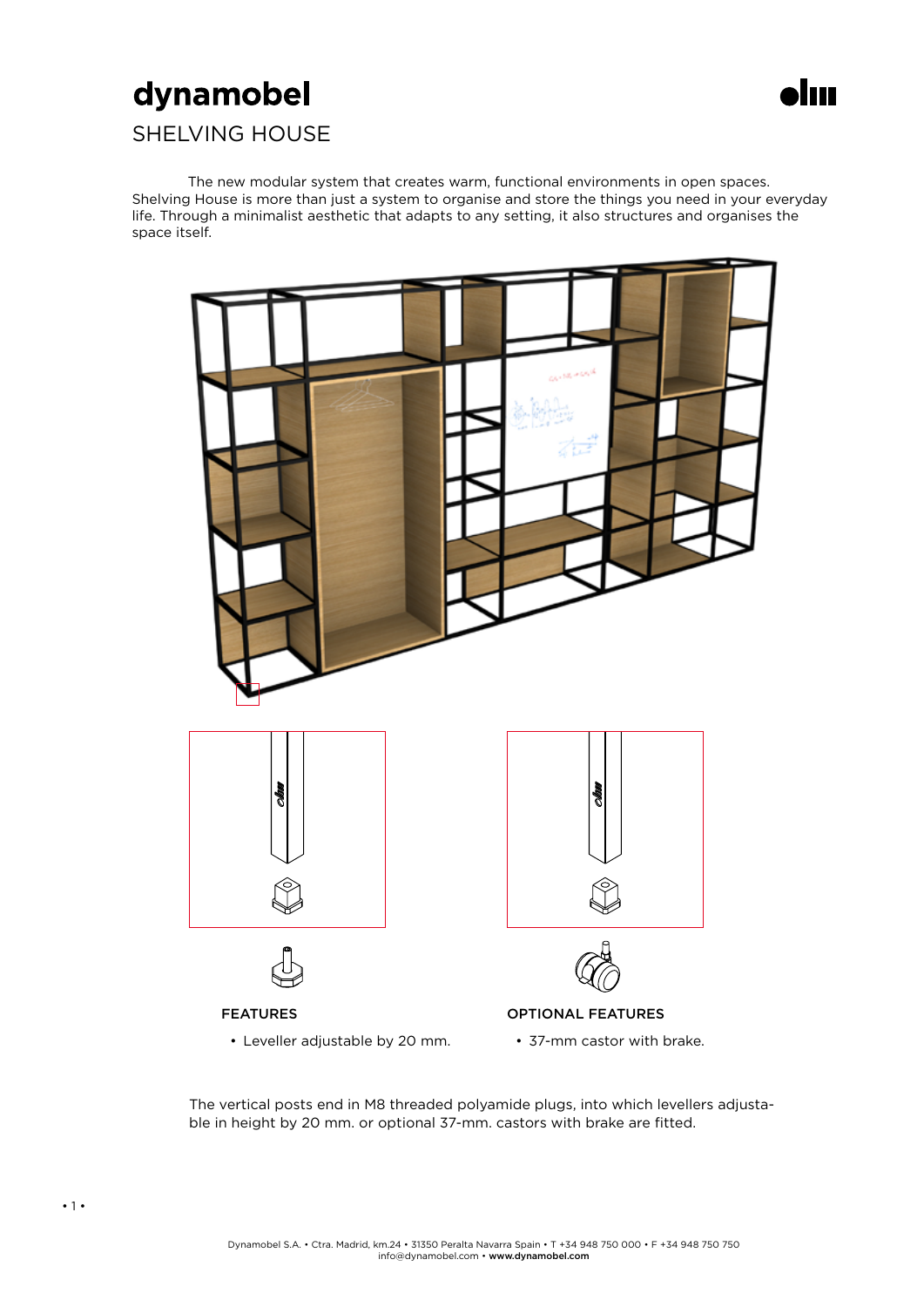# dynamobel

### SHELVING HOUSE



### **DESCRIPTION**

### **Structure**

The modular shelving is formed by 1-mm thick, 20 mm x 20 mm square steel tubes with injection moulded glass-fibre reinforced polyamide nodes, onto which crossbars are clipped to join the tubes together to create a vertical frame.

These vertical frames, together with the horizontal crossbars which clip onto them without any need for tools, form the start, extension and end modules necessary to configure the shelving as required..



### Dimensions

The vertical frames can be constructed with 3 (height: 1220 mm), 4 (height:1620 mm) or 5 (height: 2020 mm) frame modules, the height of each module being 400 mm axis to axis. Frame modules with axis-to-axis widths of 400 mm.(width: 420 mm), 600 mm. (width: 620 mm) and 800 mm. (width :820 mm) are available.

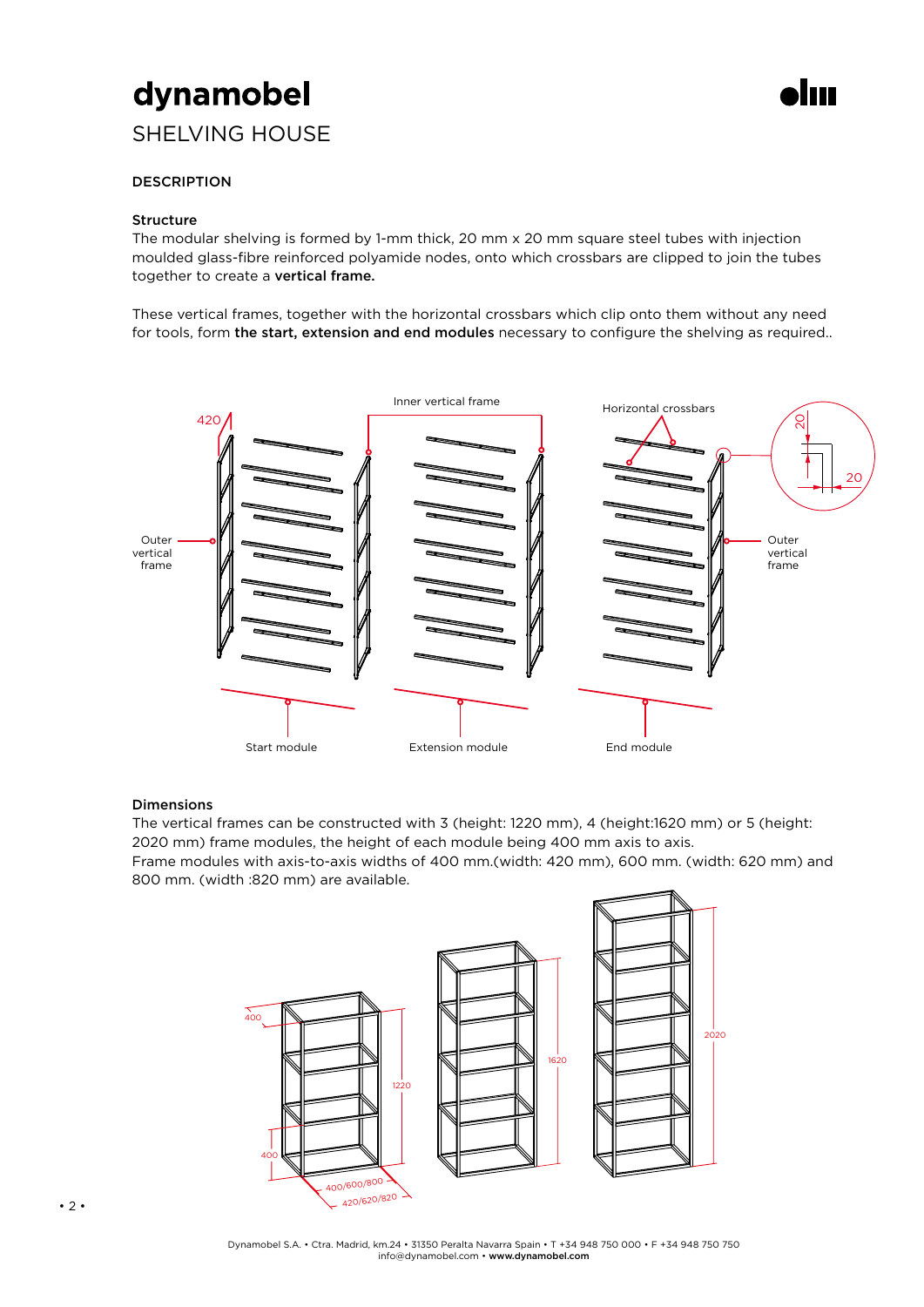# dynamobel

### SHELVING HOUSE

### PANELS AND OTHER ACCESSORIES

#### Required panels

A certain number of rear and side panels are needed to build the shelving.

- · 3 frame modules tall: 1 rear + 1 side
- · 4 and 5 frame modules tall: 2 rear + 2 side



#### Optional panels and accessories



The panelling is formed by 19-mm thick melamine boards with 1 mm edges and glass-fibre reinforced polyamide joint fittings which insert into the steel profiling. These fittings are placed on two parallel panel edges. No tools are required for assembly.

The steel profiles are degreased, washed and phosphated before being coated with 60/80μm black epoxy powder and then polymerised. The powder coating complies with the current reaction to fire standard UNE 23827-90.